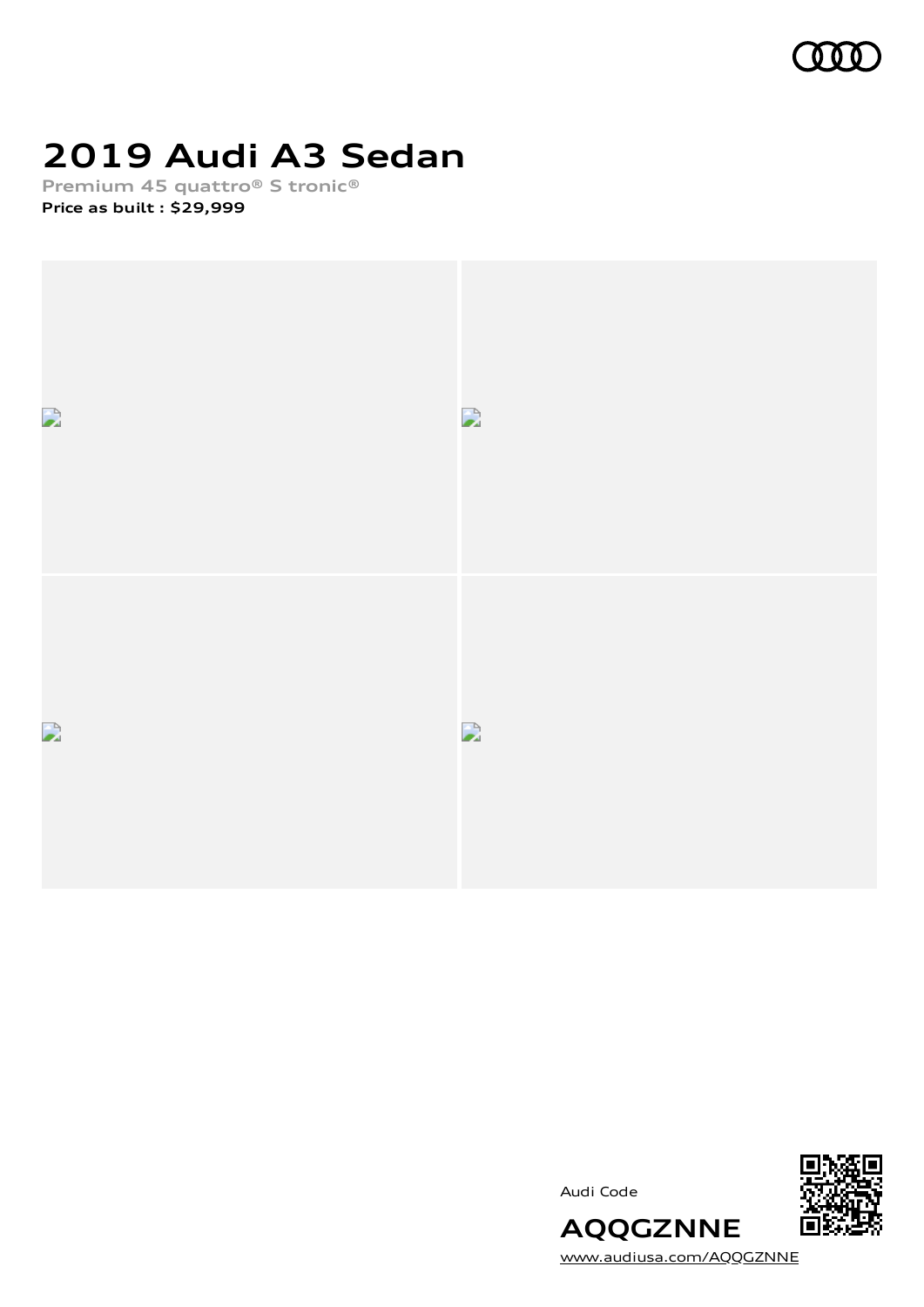### **Summary**

#### **Audi 2019 Audi A3 Sedan** Premium 45 quattro® S tronic®

**Price as buil[t](#page-10-0)** \$29,999

### **Exterior colour**

Glacier White metallic

### $\overline{\phantom{a}}$

#### **Further Information**

|                 | No           |  |
|-----------------|--------------|--|
| Mileage         | 36,157 miles |  |
| Type of vehicle | Used car     |  |

**Warranty**

#### **Interior colour**

Seats Chestnut Brown Dashboard Black Carpet Black Headliner Black

#### **Audi Code** AQQGZNNE

**Your configuration on www.audiusa.com** [www.audiusa.com/AQQGZNNE](https://www.audiusa.com/AQQGZNNE)

**Commission number** ed065a590a0e0971574e

### **Technical Specifications**

| Engine type                  | 2.0-liter four-cylinder                       |
|------------------------------|-----------------------------------------------|
| stroke                       | Displacement/Bore and 1,984/82.5 x 92.8 cc/mm |
| Torque                       | 258 lb-ft@rpm                                 |
| Top track speed              | 130 mph mph $1$                               |
| Acceleration (0 - 60<br>mph) | 5.4 seconds seconds                           |
| Recommended fuel             | Regular                                       |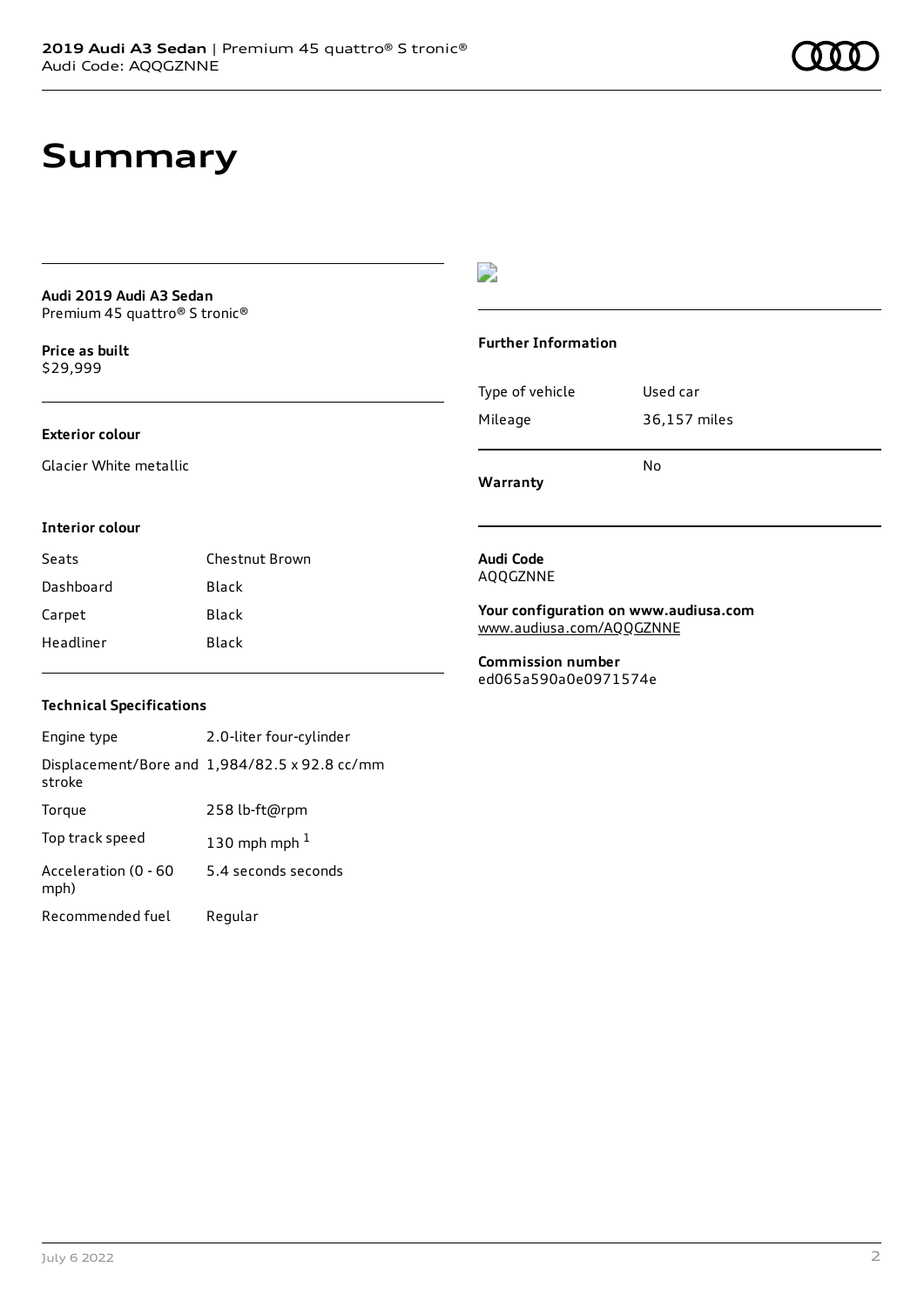# **Equipment**

Glacier White metallic

Audi advanced key-keyless start, stop and entry

Aluminum trim around exterior windows

18" 5-double-spoke design bi-color finish wheels

Convenience package

Ambient LED interior lighting package

MMI® radio

Audi side assist









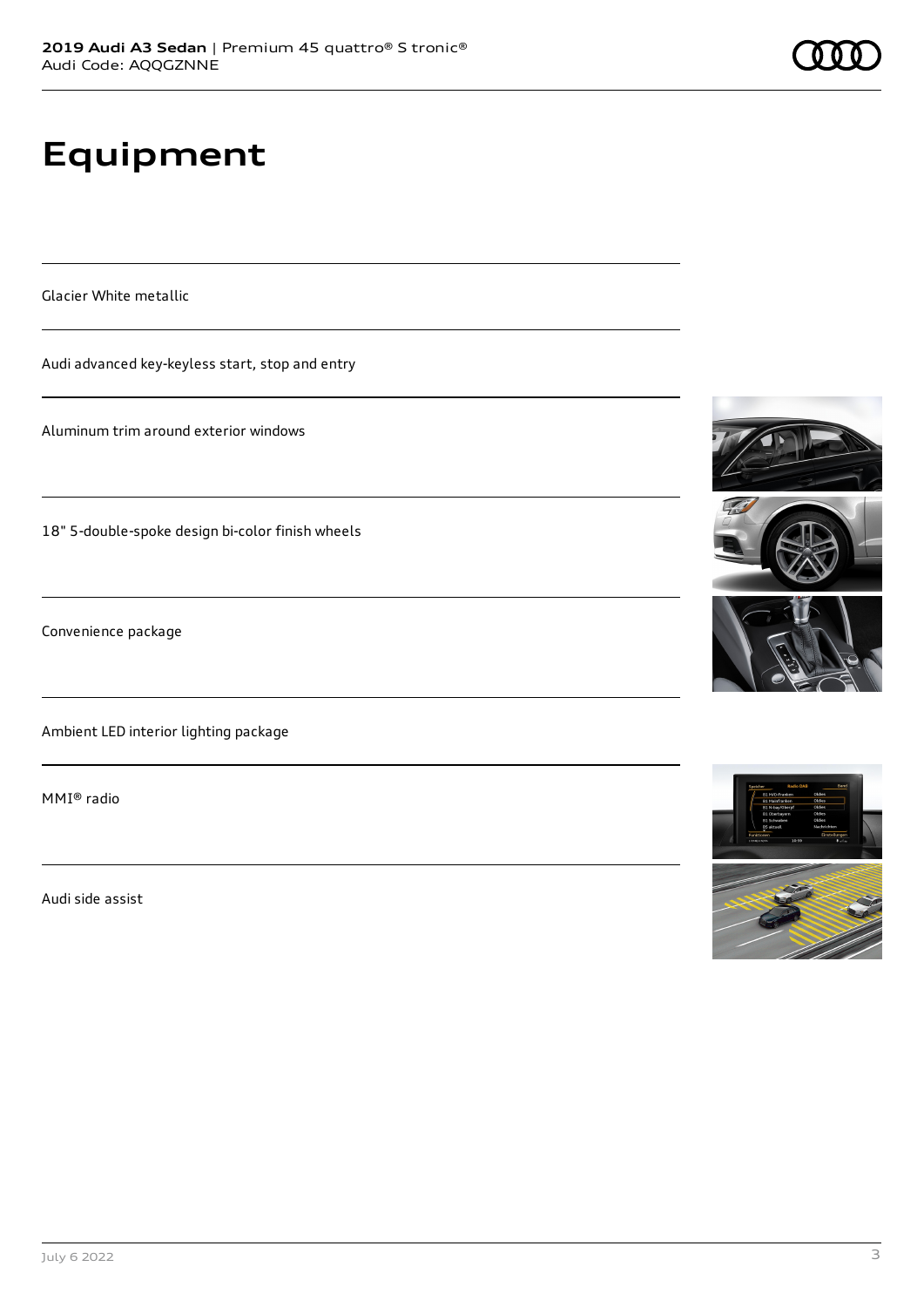## **Standard features**

### **Safety and Security**

| 4UB             | Driver and front-passenger advanced airbags                         |
|-----------------|---------------------------------------------------------------------|
| 1 A S           | Electronic Stability Control (ESC) with<br>traction control (ASR)   |
| UH1             | Electromechanical parking brake                                     |
| 8T2             | Cruise control with coast, resume and<br>accelerate features        |
| 6Y8             | Top track speed of 155 mph                                          |
| 4H3             | Integrated child door locks in rear doors                           |
| 1 N 3           | Electromechanical power steering                                    |
| 7K6             | Tire-pressure monitoring system                                     |
| 4X3             | Front thorax side airbags and Sideguard®<br>head curtain airbags    |
| 8N <sub>6</sub> | Rain/light sensor for automatic windshield<br>wipers and headlights |
| 3B7             | Lower Anchors and Tethers for Children<br>(LATCH) in rear seats     |
|                 |                                                                     |

### **Exterior**

| 0PO  | Dual exhaust outlets with chrome tips                    |
|------|----------------------------------------------------------|
| 6XD  | Power-adjustable heated exterior side<br>mirrors         |
| 1S1  | Car jack                                                 |
| 9T 1 | Heated windshield washer nozzles                         |
| 0N4  | 4-link rear suspension                                   |
| 8IH  | Xenon plus headlights with LED daytime<br>running lights |
| 8TB  | Rear fog lights                                          |
| HX9  | 18" 225/40 all-season tires                              |
| 8SK  | LED taillights                                           |
| 4K C | Side and rear windows in heat-insulating<br>glass        |

### **Interior**

| QJ1             | Aluminum interior package (climate control<br>vent and door handle surrounds, mirror and<br>window control trims) |
|-----------------|-------------------------------------------------------------------------------------------------------------------|
| 3FB             | Panoramic sunroof                                                                                                 |
| 7M3             | Aluminum door sill inlays                                                                                         |
| 6NO             | Black cloth headliner                                                                                             |
| 9AK             | Dual-zone automatic climate control                                                                               |
| 412             | Manual-dimming interior rear view mirror                                                                          |
| 1 XW            | Three-spoke multifunction steering wheel                                                                          |
| 6F3             | Front center armrest                                                                                              |
| 7F <sub>9</sub> | Leather-wrapped gear selector                                                                                     |
| 3 <sub>NU</sub> | Load-through facility                                                                                             |
| 7HA             | Standard leather package                                                                                          |
| N4M             | Leather seating surfaces                                                                                          |
| 4A3             | Heated front seats                                                                                                |
| 5MA             | Micrometallic Silver inlays                                                                                       |

#### **Infotainment and Driver Assistance**

| 6K2             | Audi pre sense® front with pedestrian<br>protection                                                                   |
|-----------------|-----------------------------------------------------------------------------------------------------------------------|
| 7W1             | Audi pre sense® basic                                                                                                 |
| UD <sub>2</sub> | Audi smartphone interface including Apple<br>CarPlay <sup>™</sup> and Google™ Android Auto™ for<br>compatible devices |
| KA <sub>2</sub> | Rear view camera                                                                                                      |
| 9VD             | Audi sound system                                                                                                     |
| 9S5             | Driver information system                                                                                             |
| 7UH             | Connectivity package                                                                                                  |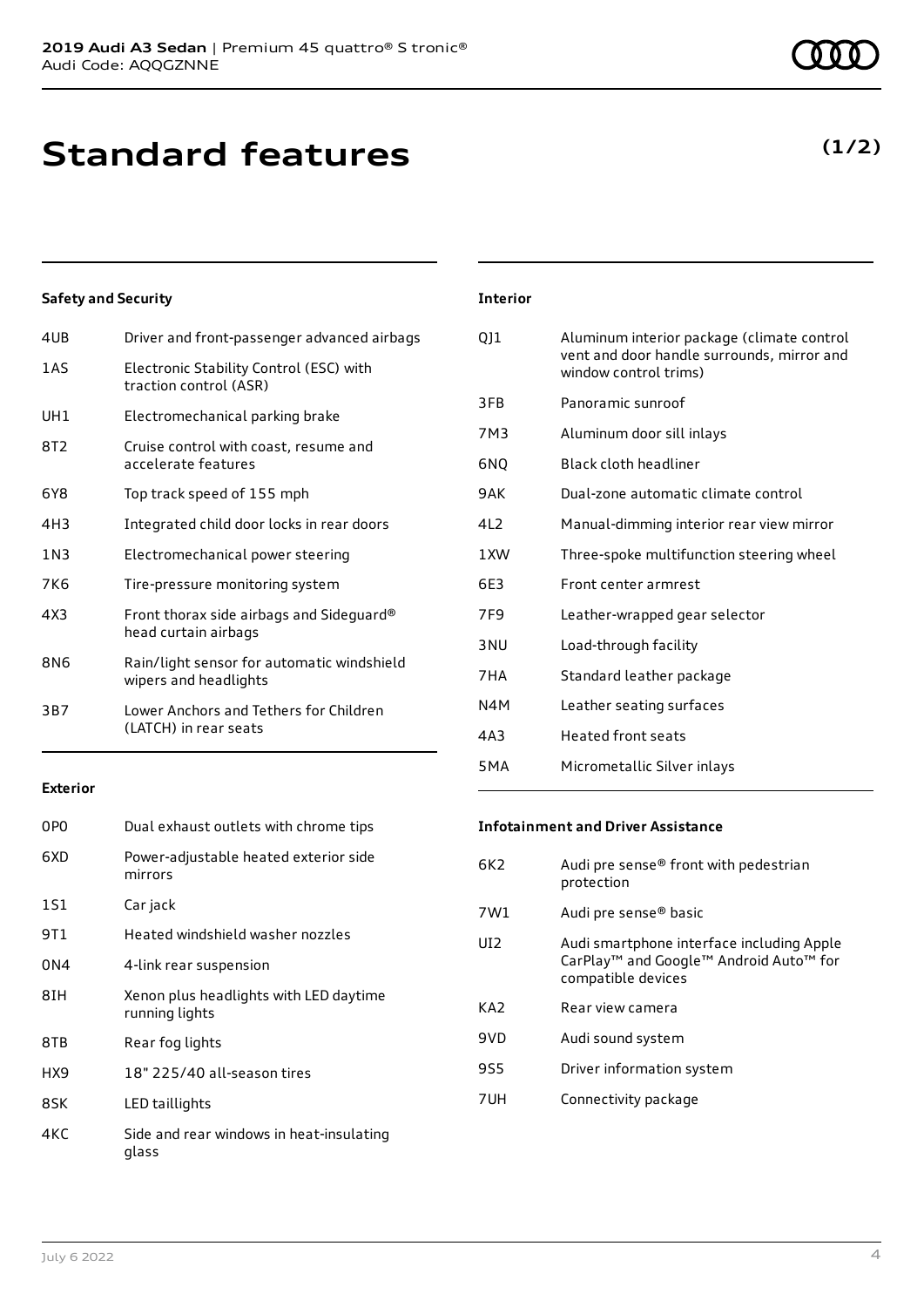**(2/2)**

## **Standard features**

### **Infotainment and Driver Assistance**

| Sirius XM <sup>®</sup> Satellite Radio<br>QV3 |
|-----------------------------------------------|
|-----------------------------------------------|

9ZX BLUETOOTH® wireless technology preparation for compatible devices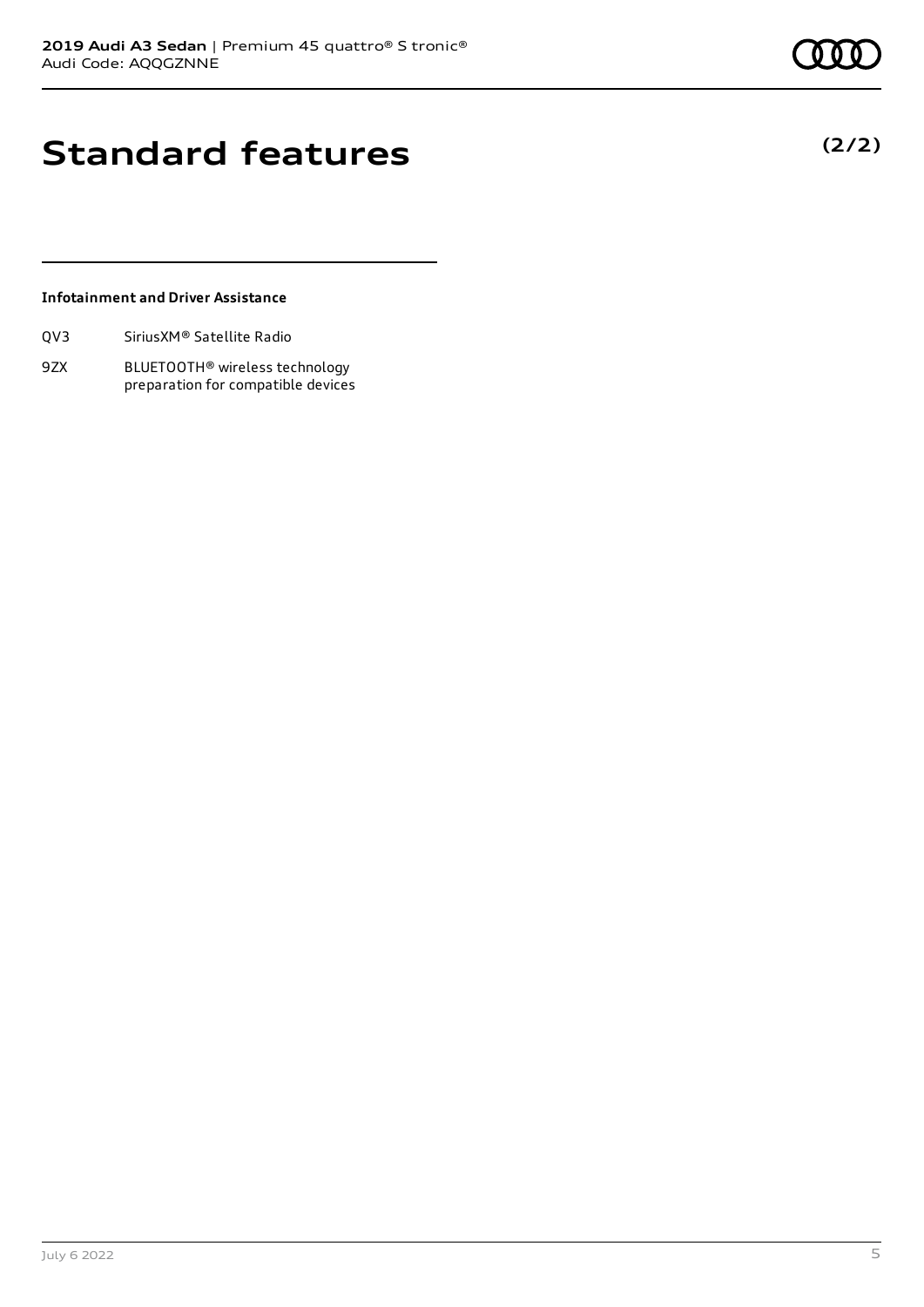## **Dealer remarks**

Glacier White Metallic 2019 Audi A3 2.0T Premium quattro quattro 7-Speed Automatic S tronic 2.0L 4-Cylinder TFSI quattro, Chestnut Brown w/Leather Seating Surfaces, ABS brakes, Alloy wheels, Audi Advanced Key, Audi Side Assist, Convenience Package, Electronic Stability Control, Front dual zone A/C, Full LED Headlights, Heated door mirrors, Heated Front Bucket Seats, Heated front seats, High-Gloss Aluminum Window Surrounds, Illuminated entry, LED Interior Lighting Package, LED Taillights w/Dynamic Turn Signals, Low tire pressure warning, Power moonroof, Remote keyless entry, Traction control.

Thank you for showing interest in an Audi Wilmington vehicle. We genuinely appreciate the opportunity to earn your business. 22/30 City/Highway MPG

Vehicles are researched and priced based on REAL-TIME, LIVE MARKET PRICING TECHNOLOGY that ensures you will always receive the best overall market value.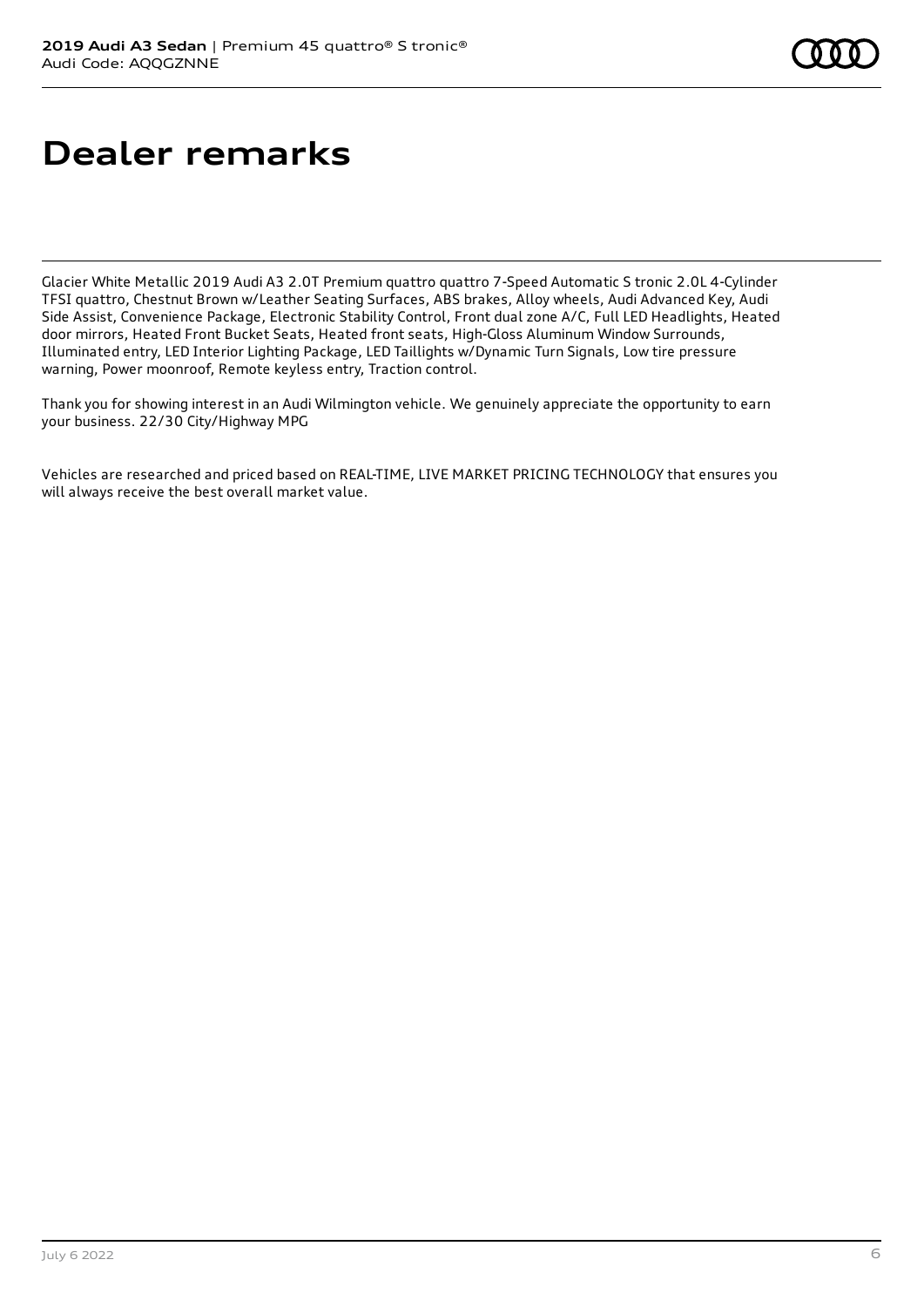## **Technical Specifications**

#### **Engineering | Performance**

| Engine type                                 | 2.0-liter four-cylinder                       | Gear ratios: 6th         | 0.755:            |
|---------------------------------------------|-----------------------------------------------|--------------------------|-------------------|
| Acceleration (0 - 60                        | 5.4 seconds seconds                           | Gear ratios: 7th         | 0.635:            |
| mph)                                        |                                               | Gear ratios: Reverse     | 2.901:            |
| Power Level                                 | 45                                            | Drivetrain type          | S tronic          |
| Engine block                                | Cast-iron                                     | Gear ratios: Final Drive | 1st-4th           |
| Induction/fuel injection Turbocharged/TFSI® |                                               |                          | & Rever           |
| Cylinder head                               | Aluminum-alloy                                | Gear ratios: 4th         | 0.925:            |
| Horsepower                                  | $228$ @ rpm                                   | Transmission             | Seven-s           |
| stroke                                      | Displacement/Bore and 1,984/82.5 x 92.8 cc/mm |                          | automa<br>quattro |
|                                             | 130 mph mph                                   | Gear ratios: 5th         | 0.705:            |
| Top track speed <sup>1</sup>                |                                               | Gear ratios: 2nd         | 2.750:            |
| Torque                                      | 258 lb-ft@rpm                                 | Gear ratios: 3rd         | 1.767:            |
| Valvetrain                                  | 16-valve DOHC with valve lift<br>system       | Gear ratios: 1st         | 3.400:            |

### **Electrical system**

| Alternator | 14 Volts - 320A |
|------------|-----------------|
| Battery    | 12 Volts - 59Ah |

### **Transmission | Drivetrain**

| Gear ratios: 6th         | 0.755:1                                                                                                              |
|--------------------------|----------------------------------------------------------------------------------------------------------------------|
| Gear ratios: 7th         | 0.635:1                                                                                                              |
| Gear ratios: Reverse     | 2.901:1                                                                                                              |
| Drivetrain type          | S tronic <sup>®</sup> dual-clutch                                                                                    |
| Gear ratios: Final Drive | 1st-4th 4.167: 1, 5th-7th 3.125: 1<br>& Reverse 4.167: 1                                                             |
| Gear ratios: 4th         | 0.925:1                                                                                                              |
| Transmission             | Seven-speed S tronic <sup>®</sup> dual-clutch<br>automatic transmission with<br>quattro <sup>®</sup> all-wheel drive |
| Gear ratios: 5th         | 0.705:1                                                                                                              |
| Gear ratios: 2nd         | 2.750:1                                                                                                              |
| Gear ratios: 3rd         | 1.767:1                                                                                                              |
| Gear ratios: 1st         | 3.400:1                                                                                                              |

### **Steering**

| Steering type                              | Electromechanical power steering<br>system |
|--------------------------------------------|--------------------------------------------|
| Turning diameter, curb- 36.1 ft<br>to-curb |                                            |
| Steering ratio                             | 15.3:1                                     |

#### **Suspension**

Front axle MacPherson strut front suspension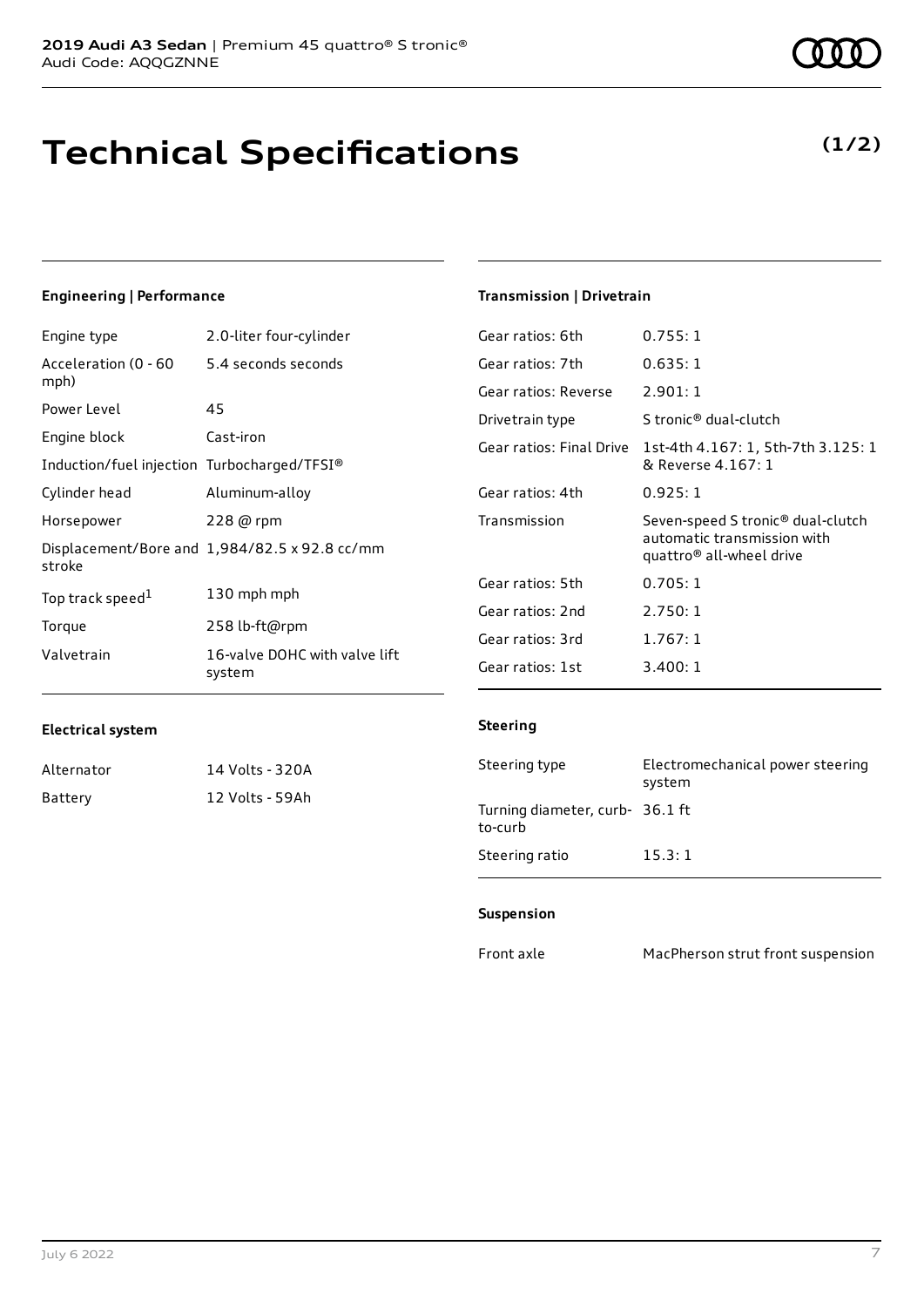# **Technical Specifications**

### **Brakes**

| Front brakes         | 13.4 (ventilated disc) in                                                                         | Seating capacity                          | 5                      |
|----------------------|---------------------------------------------------------------------------------------------------|-------------------------------------------|------------------------|
| Rear brakes          | 12.2 (solid disc) in                                                                              | Shoulder room, rear                       | 53.0 in                |
| Parking brake        | Electromechanical                                                                                 | Head room with front<br>sunroof           | $36.5$ in              |
| <b>Body</b>          |                                                                                                   | Leg room, rear                            | $35.1$ in              |
|                      |                                                                                                   | Shoulder room, front                      | 54.8 in                |
| Material             | Lightweight construction<br>technology - fully galvanized steel<br>unibody with aluminum hood and | Head room with rear<br>sunroof            | $36.1$ in              |
|                      | front subframe                                                                                    | Leg room, front                           | 41.2 in                |
| Corrosion protection | Multistep anti-corrosion protection                                                               | Cargo volume, rear<br>seatbacks up/folded | 10.0, N/A cu ft, cu ft |

**Interior measurements**

#### **Warranty | Maintenance**

| Warranty    | 4-year/50,000 mile Audi New<br>Vehicle Limited Warranty                 |
|-------------|-------------------------------------------------------------------------|
| Maintenance | 12-month/10.000 mile NO<br><b>CHARGE first scheduled</b><br>maintenance |

#### **Exterior Measurements**

| Height                        | 55.7 in                       |
|-------------------------------|-------------------------------|
| Length                        | 175.5 (175.7 with S line®) in |
| Wheelbase                     | 103.8 in                      |
| Drag coefficient              | 0.32 Cw                       |
| Overall width with<br>mirrors | 77.2 in                       |
| Track rear                    | 60.1 in                       |
| Track front                   | 61.2 in                       |
| Curb weight                   | 3,428 lb                      |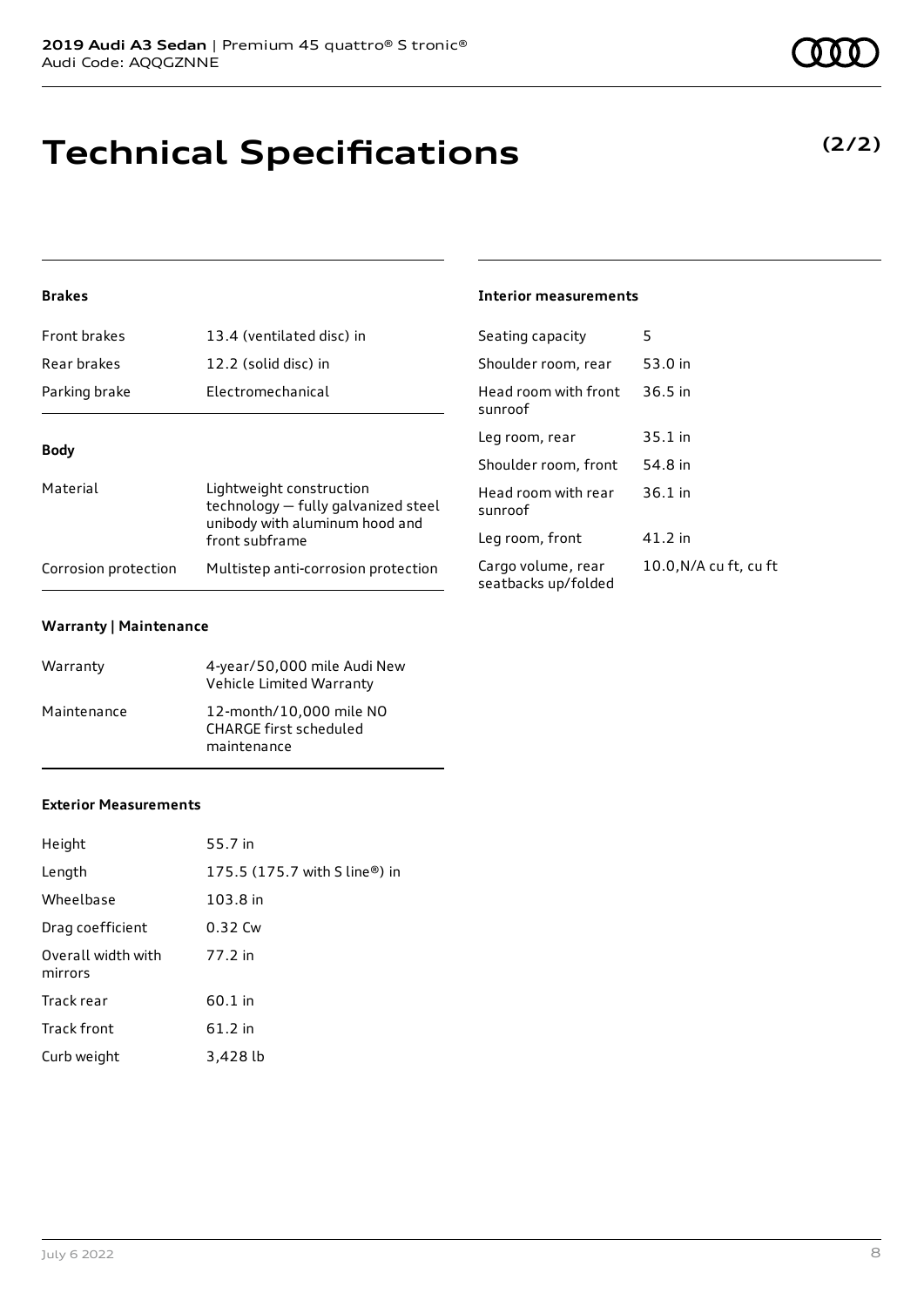### **Consumption- and emission**

**Consumption by NEDC**

combined 25 mpg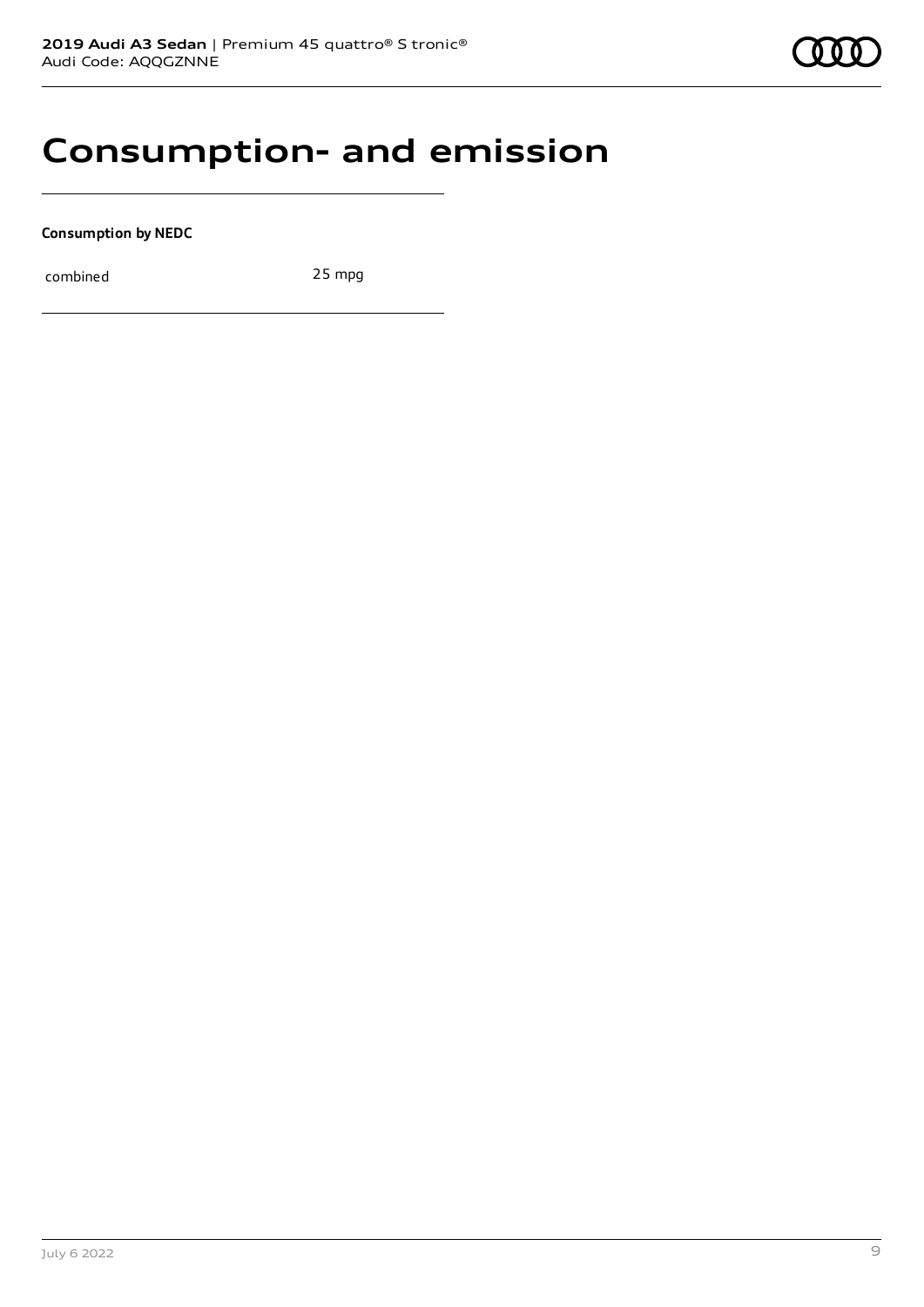

### **Contact**

Dealer **Audi Wilmington**

1300 N Union St 19806 Wilmington DE

Phone: +13026612100 FAX: 3024271320

www: [https://www.audiwilmingtonde.com](https://www.audiwilmingtonde.com/)